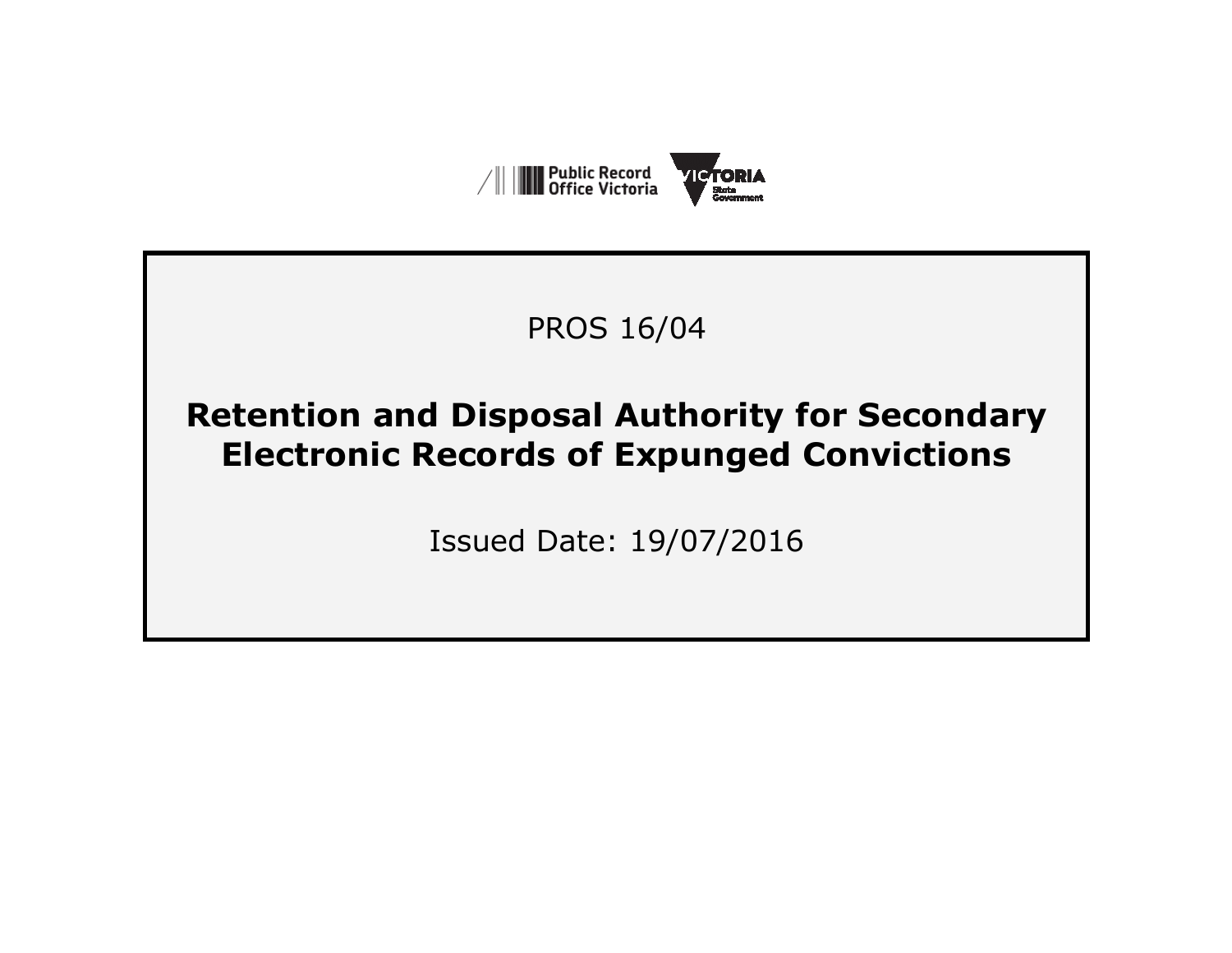# **Copyright Statement**



Except for any logos, emblems, and trade marks, this work (PROS 16/04 Secondary Electronic Records of Expunged Convictions) is licensed under a Creative Commons Attribution 4.0 International license, to the extent that it is protected by copyright. Authorship of this work must be attributed to the Public Record Office Victoria. To view a copy of this license, visit http://creativecommons.org/licenses/by/4.0

# **Disclaimer**

The State of Victoria gives no warranty that the information in this version is correct or complete, error free or contains no omissions. The State of Victoria shall not be liable for any loss howsoever caused whether due to negligence or otherwise arising from the use of this Standard.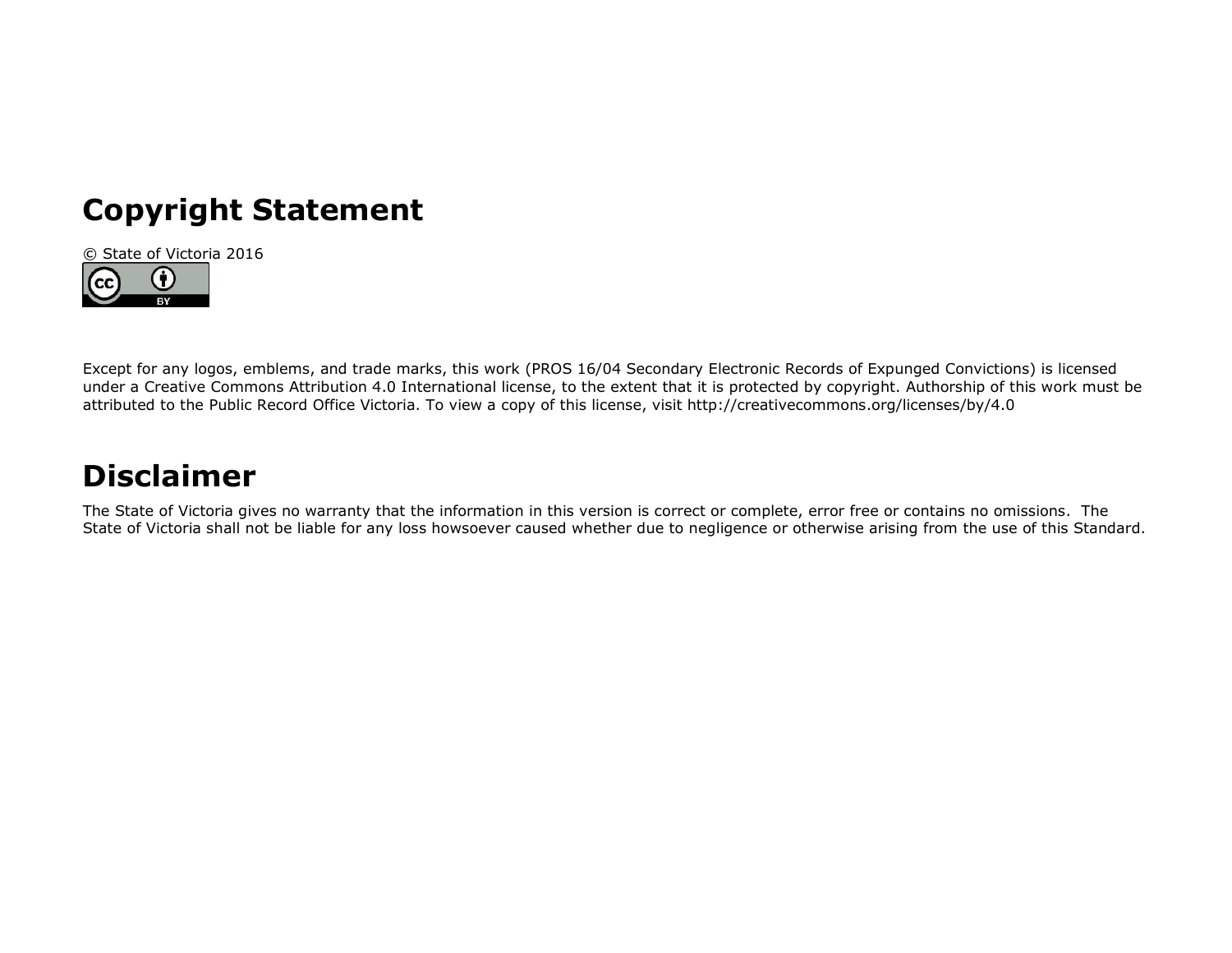| <b>Retention and Disposal</b><br><b>Authority No</b> | <b>PROS 16/04</b> |
|------------------------------------------------------|-------------------|
|------------------------------------------------------|-------------------|

| <b>Scope</b> | Secondary electronic records of expunged historical homosexual convictions held or controlled by Victoria<br>Police and Office of Public Prosecutions |
|--------------|-------------------------------------------------------------------------------------------------------------------------------------------------------|
|--------------|-------------------------------------------------------------------------------------------------------------------------------------------------------|

| <b>Status</b><br>Issued<br>∕ Keeper<br>hv.<br>. .<br>the contract of the contract of the contract of the contract of the contract of the contract of the contract of |
|----------------------------------------------------------------------------------------------------------------------------------------------------------------------|
|----------------------------------------------------------------------------------------------------------------------------------------------------------------------|

|  | <b>Issue Date</b> | 19/07/2016 |
|--|-------------------|------------|
|--|-------------------|------------|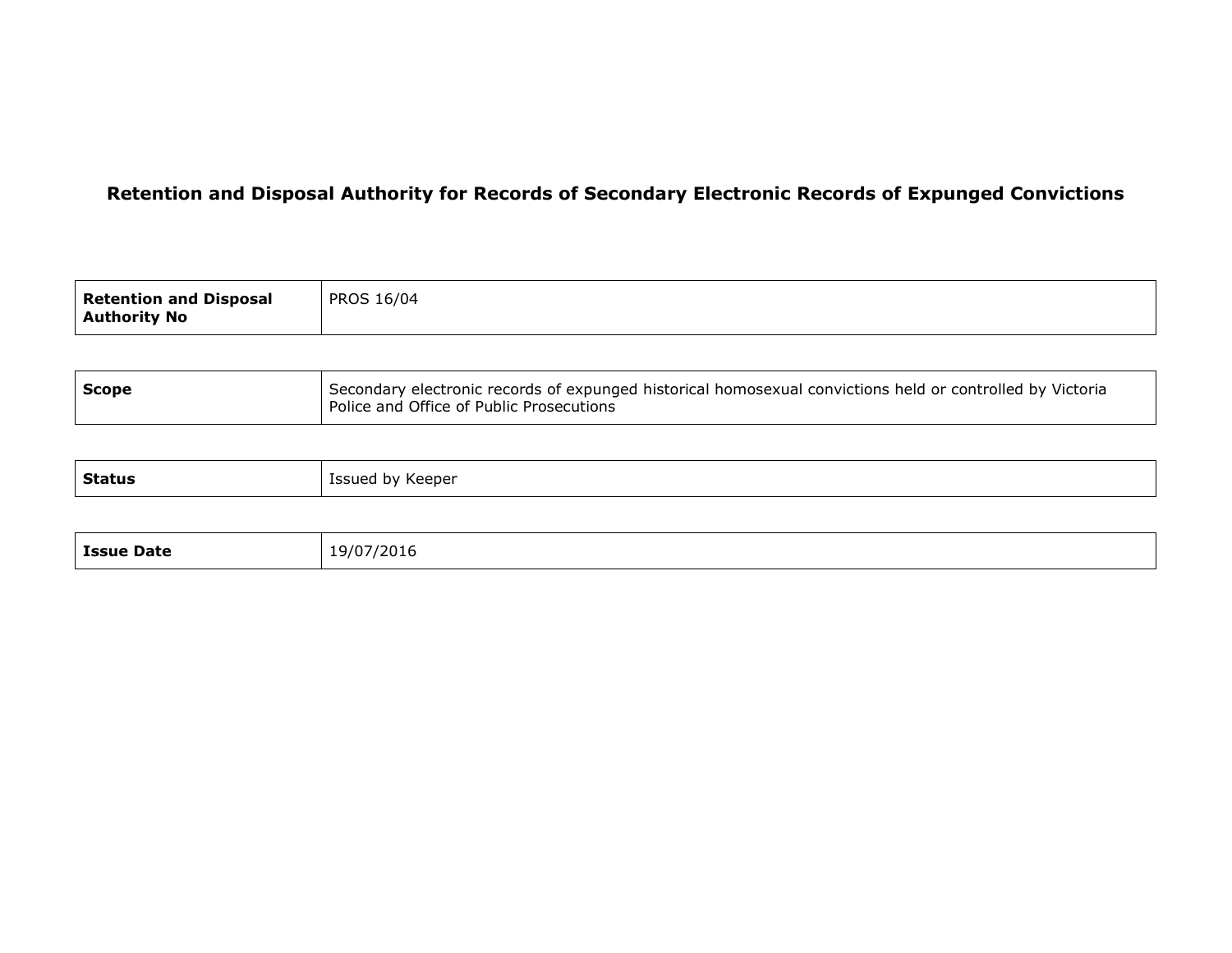## **Authority number: PROS 16/04**

#### **List of Functions and Activities covered**

| Reference | <b>Function</b>                                                                  | <b>Activity</b> | Page |
|-----------|----------------------------------------------------------------------------------|-----------------|------|
|           | Expungement of Secondary Electronic Records of<br>Historical Homosexual Offences |                 | 10   |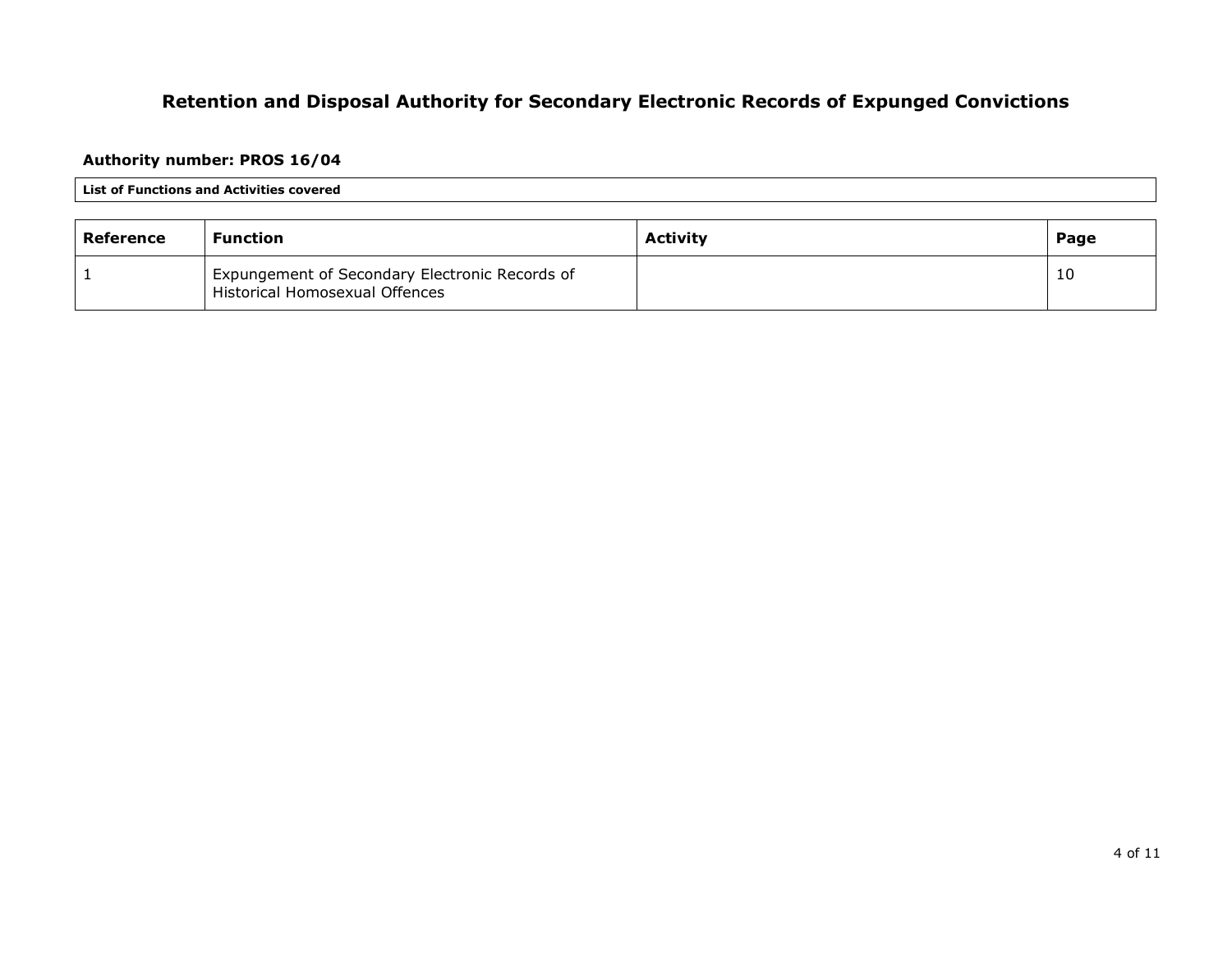**Authority number: PROS 16/04** 

# **Introduction**

## **Purpose of this Authority**

The purpose of this Authority is to provide a mechanism for the disposal of public records in accordance with the *Public Records Act 1973.* The Authority:

- identifies records which are worth preserving permanently as part of Victoria's archival heritage
- prevents the premature destruction of records which need to be retained for a specified period to satisfy legal, financial and other
- requirements of public administration, and
- authorises the destruction of those records not required permanently.

## **Context of this Authority**

#### **Public Record Office Victoria Standards**

 This Authority should be used in conjunction with the Standards issued by the Keeper of Public Records under Section 12 of the *Public Records Act 1973.* Copies of all relevant PROV standards, specifications and regulatory advice can be downloaded from www.prov.vic.gov.au. These documents set out the procedures that must be followed by Victorian public offices.

#### **Disposal of records identified in the Authority**

 Disposal of public records identified in this Authority must be undertaken in accordance with the requirements of Public Record Office Standard PROS 10/13 *Disposal.* 

It is a criminal offence to unlawfully destroy a public record under s 19(1) of the *Public Records Act 1973.* 

The destruction of a public record is not unlawful if done in accordance with a Standard established under s 12 of the *Public Records Act 1973.* 

This Standard (also known as an Authority) authorises the disposal of public records as described within its provisions. However, disposal is **not**authorised under this Standard if it is reasonably likely that the public record will be required in evidence in a current or future legal proceeding.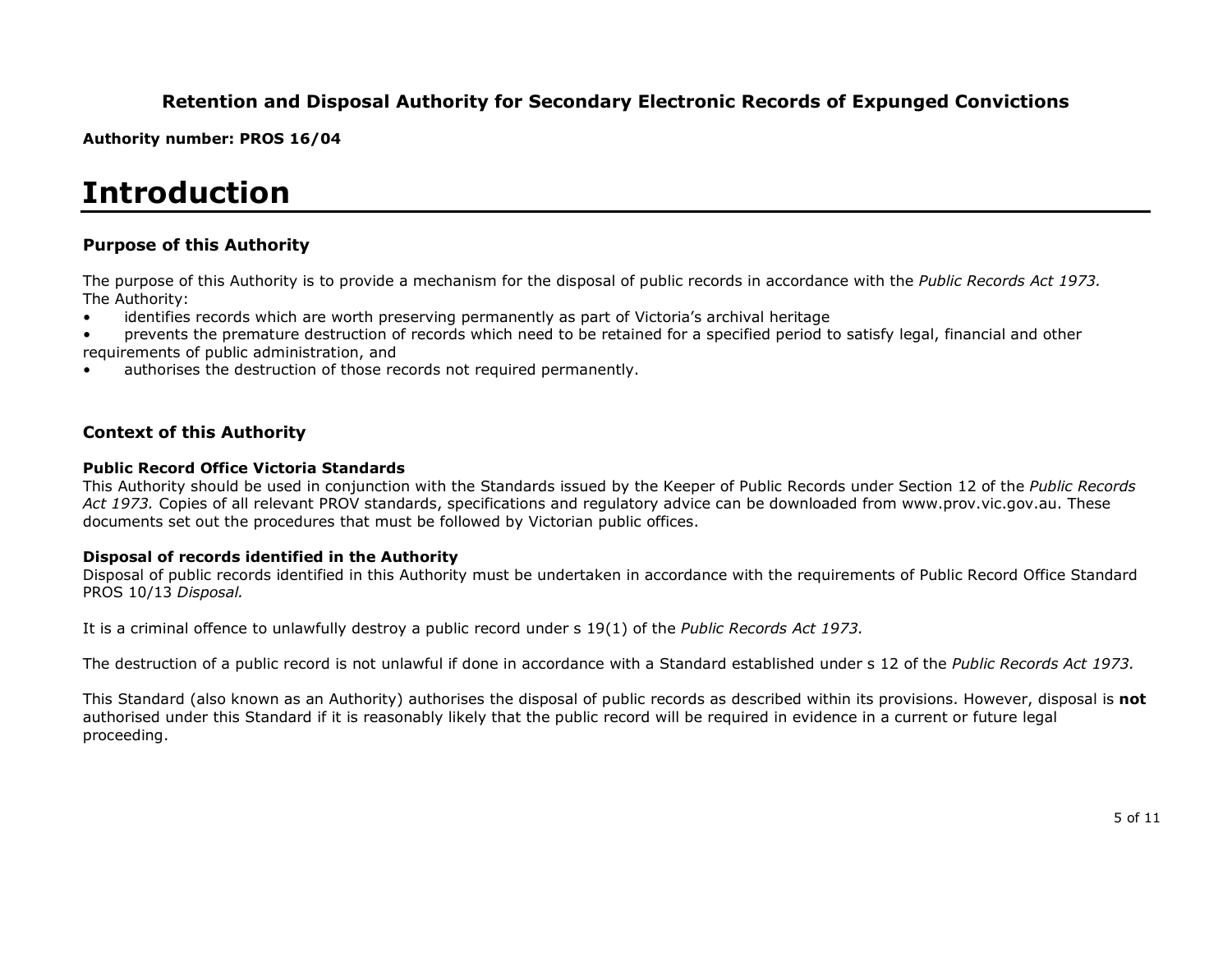#### **Authority number: PROS 16/04**

For the purposes of this Retention and Disposal Authority, a 'legal proceeding' has the same meaning as the *Evidence (Miscellaneous Provisions) Act 1958*, and includes any civil, criminal or mixed proceeding and any inquiry in which evidence is or may be given before any court or person acting judicially, including a Royal Commission or Board of Inquiry under the *Inquiries Act 2014.*

If the public office identifies that public records must be retained under other applicable legislation for a period that exceeds the retention period specified under the Standards, then the longer retention period must apply.

### **Normal Administrative Practice**

 The destruction of some public records is permitted without final authorisation under normal administrative practice (NAP). NAP covers the destruction of ephemeral material of a facilitative nature created, acquired or collected by public officers during the course of their duties.

The following material may be destroyed under NAP:

 • working papers consisting of rough notes and calculations used solely to assist in the preparation of other records such as correspondence, reports and statistical tabulations

 • drafts not intended for retention as part of the office's records, the content of which has been reproduced and incorporated in the public office's record keeping system

• extra copies of documents and published material preserved solely for reference.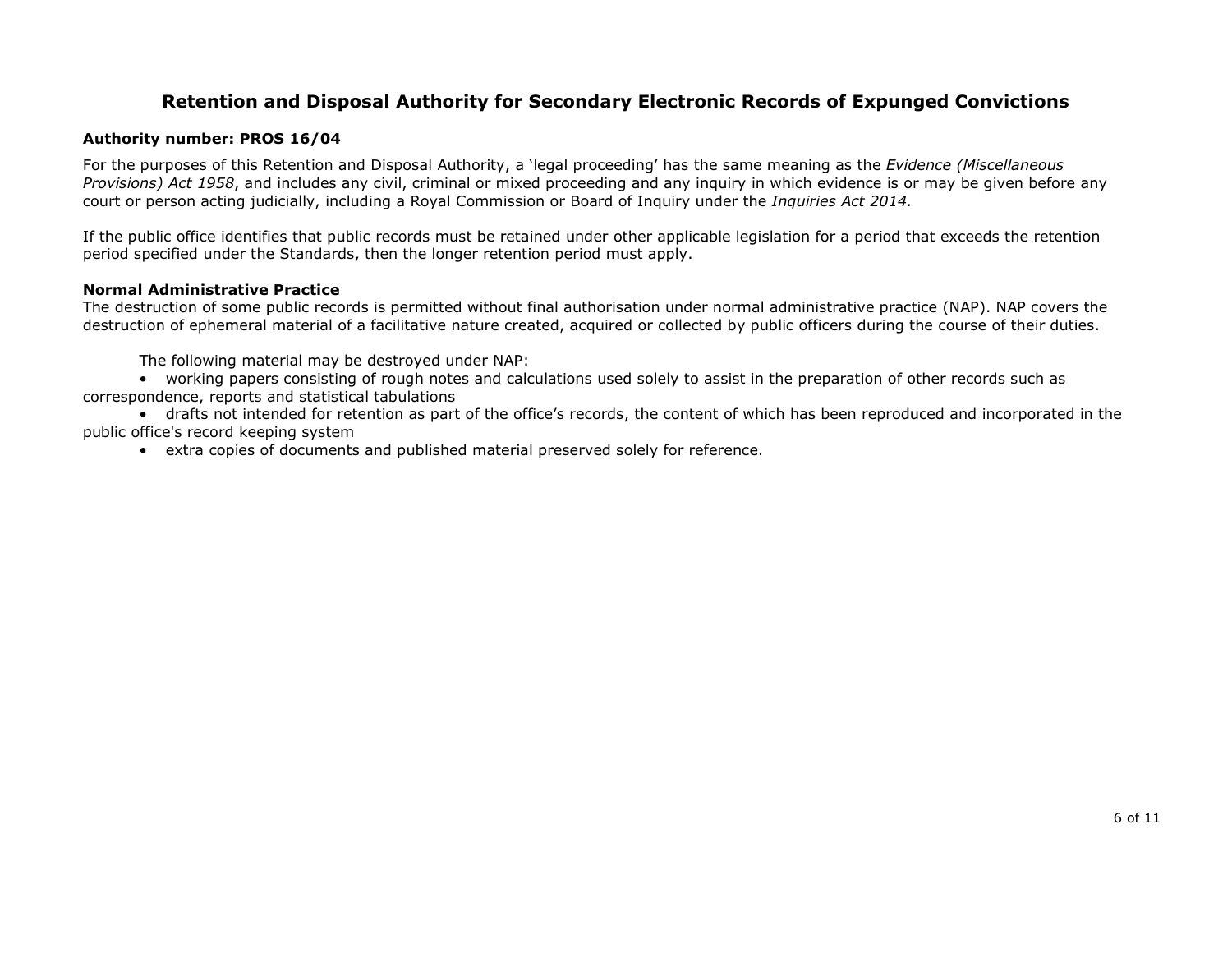#### **Authority number: PROS 16/04**

### **Transfer of records to Public Record Office Victoria**

Contact Public Record Office Victoria for further information on procedures for transferring permanent records to archival custody.

## **Use of Other Authorities**

In applying the disposal sentences set out in this Authority, reference should be made to other current Authorities where applicable. Where there is a conflict between two Authorities (for instance this Authority and the General Retention and Disposal Authority for Records of Common Administrative Functions), consult the Public Record Office Victoria for advice.

## **Explanation of Authority Headings**

#### **Class Number**

The class number or entry reference number provides citation and ease of reference.

#### **Description**

 The description of each record class is specified in this entry. A record class is a group of records that relate to the same activity, function or subject and require the same disposal action.

## **Status**

This entry provides the archival status of each class - either permanent or temporary.

## **Custody**

 This entry specifies whether the records are to be retained by the public office or transferred to the Public Record Office Victoria. Permanent electronic records are to be transferred in VERS Encapsulated Object (VEO) format according to PROS 99/007 - Management of Electronic Records (Version 2). The storage of public records identified in this Authority must also be in accordance with the requirements of Public Record Office Standard PROS 11/01 *Storage*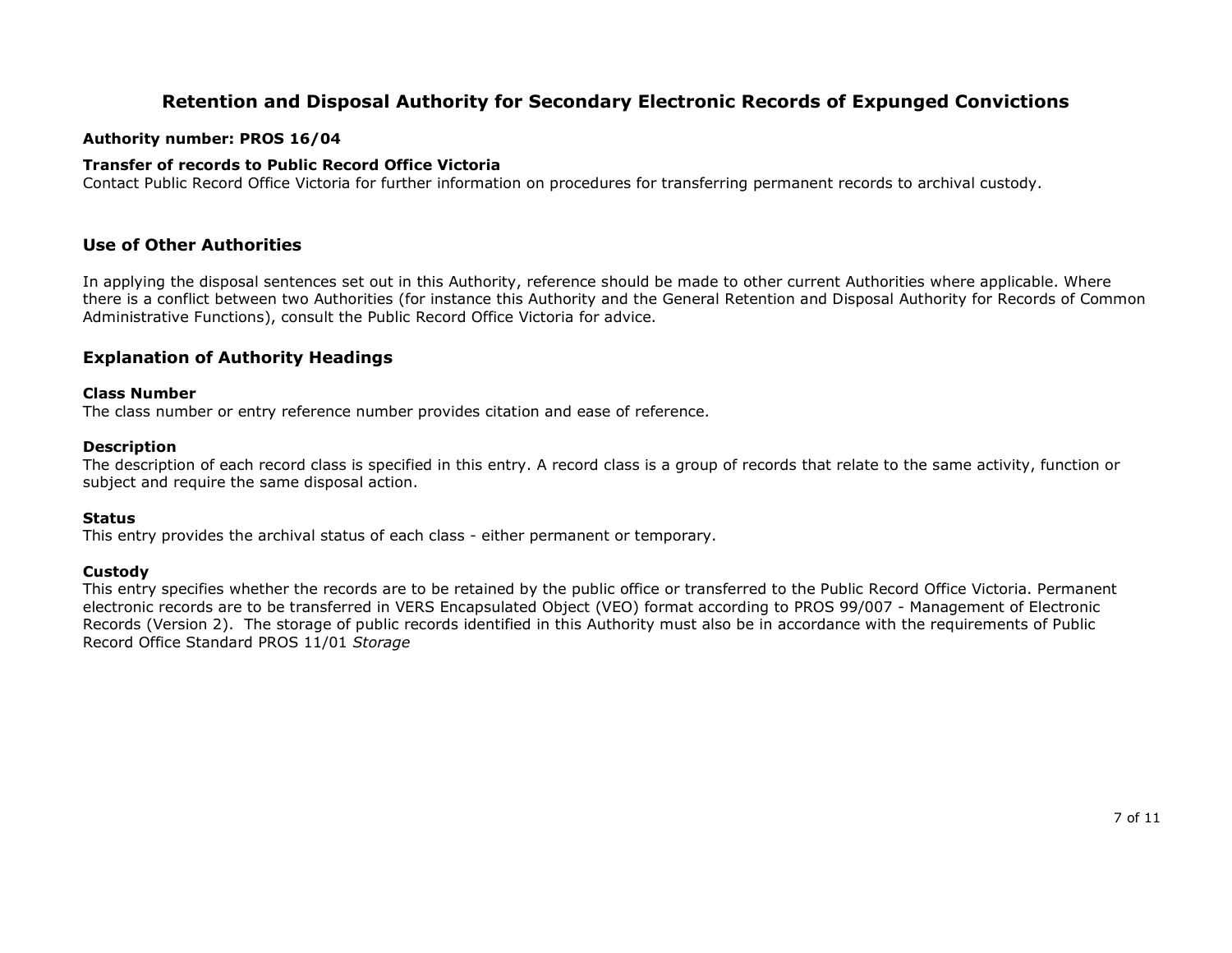**Authority number: PROS 16/04** 

### **Establishment of Standard**

Pursuant to Section 12 of the *Public Records Act 1973*, I hereby establish these provisions as a Standard (also known as a Retention and Disposal Authority) applying to Office of Public Prosecutions; Victoria Police (including Office of the Chief Commissioner of Police). This standard as varied or amended from time to time, shall have effect from the date of issue unless revoked prior to that date.

**Justine Heazlewood,** Keeper of Public Records Date of Issue: 19/07/2016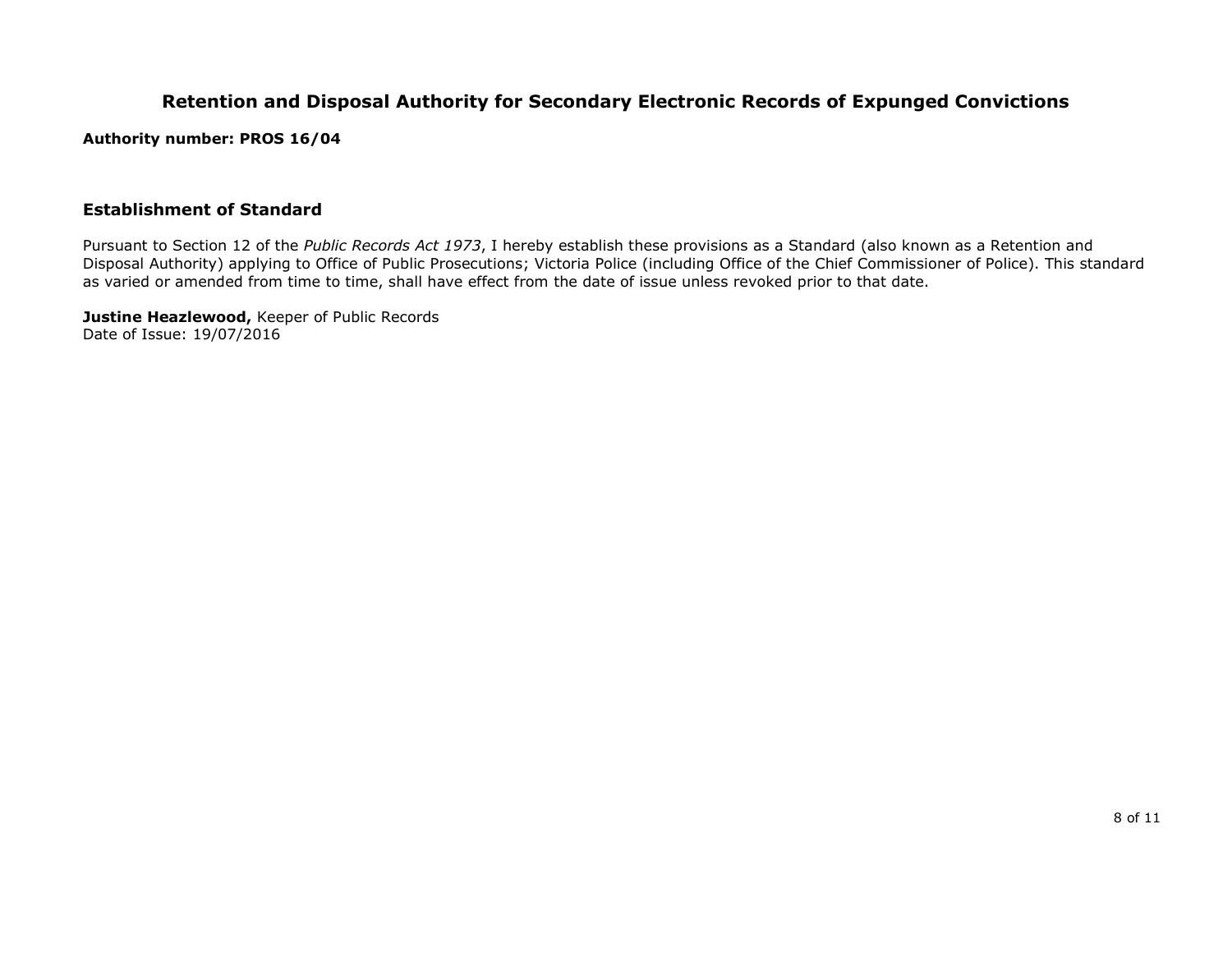**Authority number: PROS 16/04** 

# **INTRODUCTION**

# **Administrative Context**

## **Background**

Amendments to a number of Acts, primarily the *Sentencing Act 1991,*came into operation on 1 September 2015 as a result of the *Sentencing Amendment (Historical Homosexual Conviction Expungement) Act 2014*. This established a scheme under which past convictions for sexual offences of a homosexual nature or public morality offences, which would not be considered an offence today, may be expunged. In Victoria, homosexual acts were decriminalised in 1981 with the commencement of the *Crimes (Sexual Offences) Act 1980*.

Under the expungement provisions of the *Sentencing Act 1991*, a person who has been convicted of a historic homosexual offence, or their appropriate representative, is entitled to apply to the Secretary to the Department of Justice and Regulation (the Secretary) for the conviction to be expunged. If the application is approved by the Secretary, then the historical homosexual conviction is taken to be expunged, effective from a period prescribed under the regulations. Once expunged, a conviction is to be treated as if it were never imposed. It cannot be released as part of a criminal history check and a person will be protected from having to reveal that conviction in court.

The *Sentencing Act* 1991 prescribes that expungement of convictions applies to official records, which are defined as records held in any court, VCAT, Victoria Police or the Office of Public Prosecutions.

A secondary electronic record is an official record that is a copy, duplicate or reproduction of, or an extract from, another existing official record held by Victoria Police or the Office of Public Prosecutions. Section 105K(3)(b) of the *Sentencing Act 1991*(Vic) provides that secondary electronic records, of expunged convictions, must be destroyed within the prescribed period.

Original, official records relating to expunged homosexual offences must be expunged in accordance with s105K(3)(a). The action required is to annotate the entry with a statement to the effect it relates to an expunged conviction. For disposal actions in relation to these records, refer to the Retention and Disposal Authorities for Office of Public Prosecutions and Victoria Police.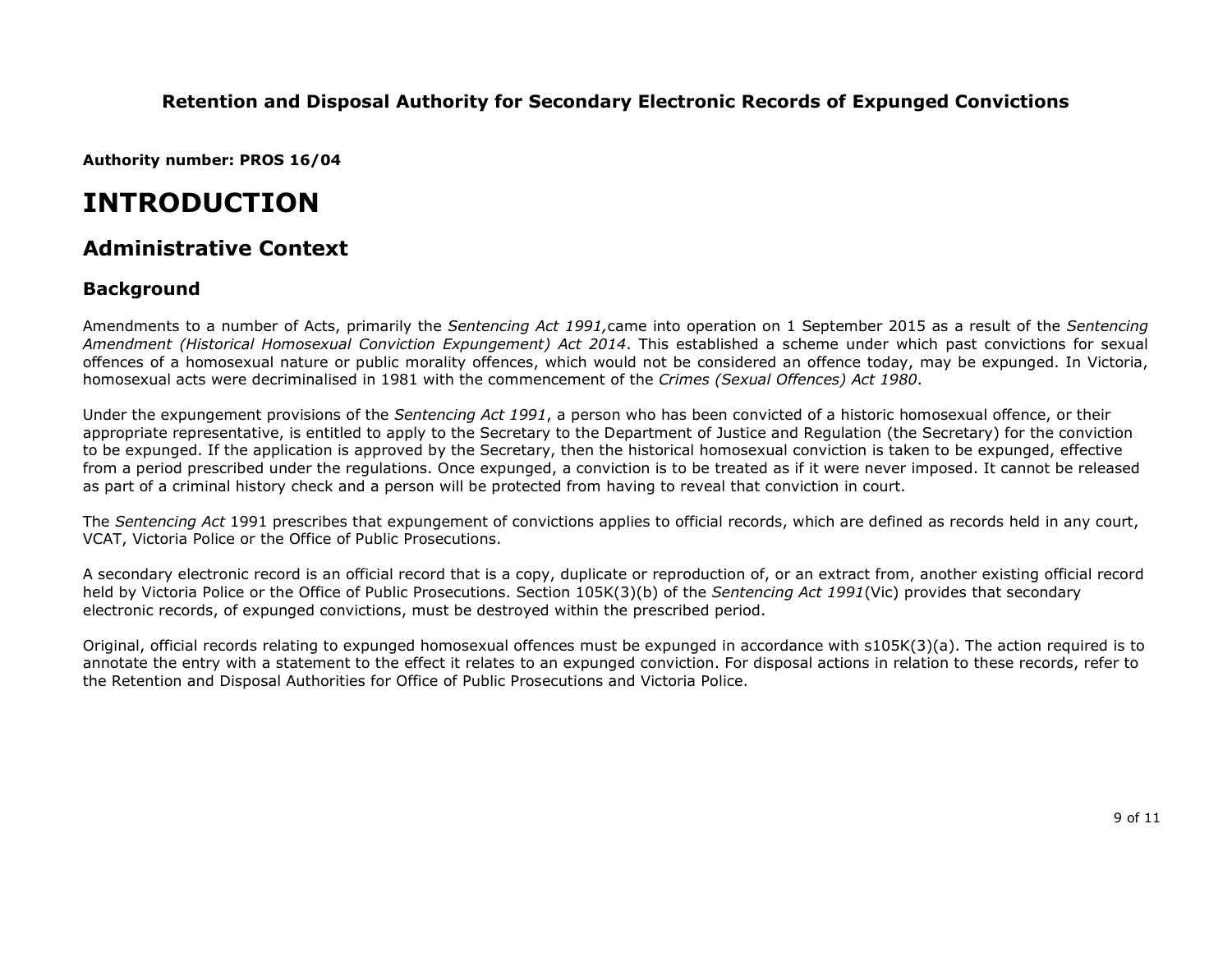## **Authority number: PROS 16/04**

| <b>No</b>    | <b>Function/Activity</b>                                                                                           | <b>Description</b>                                                                                                                                                                                                                                                                                                                                                                                                                                                                                                                                                                                                     | <b>Status</b> | <b>Disposal Action</b>                                                 |
|--------------|--------------------------------------------------------------------------------------------------------------------|------------------------------------------------------------------------------------------------------------------------------------------------------------------------------------------------------------------------------------------------------------------------------------------------------------------------------------------------------------------------------------------------------------------------------------------------------------------------------------------------------------------------------------------------------------------------------------------------------------------------|---------------|------------------------------------------------------------------------|
|              |                                                                                                                    |                                                                                                                                                                                                                                                                                                                                                                                                                                                                                                                                                                                                                        |               |                                                                        |
| $\mathbf{1}$ | <b>Expungement of</b><br><b>Secondary Electronic</b><br><b>Records of Historical</b><br><b>Homosexual Offences</b> | The expungement of secondary electronic records<br>that relate to historical homosexual convictions in<br>accordance with section 105 of the Sentencing Act<br>1991 (Vic). Secondary electronic records are official<br>records which are a copy, duplicate or extract from<br>another existing record. An expunged conviction is a<br>historical homosexual conviction which is expunged<br>by force of 105I(3) of the Sentencing Act 1991 (Vic).<br>[For the original records of the convictions, refer to<br>the Retention and Disposal Authorities for Office of<br>Public Prosecutions and Victoria Police]       |               |                                                                        |
| 1.1          |                                                                                                                    | Records of expunged historical homosexual<br>convictions which are secondary electronic records<br>under the Sentencing Act 1991 (Vic). Secondary<br>electronic records are official records which are a<br>copy, duplicate or extract from another existing<br>record. An expunged conviction is a historical<br>homosexual conviction which is expunged by force of<br>105I(3) of the Sentencing Act 1991.<br>The following actions taken under section 105K(3) of<br>this Act are permissible disposal activities and<br>constitute destruction:<br>• Remove the entry<br>• Make the entry incapable of being found | Temporary     | Destroy after direction<br>received from the<br>appropriate authority. |